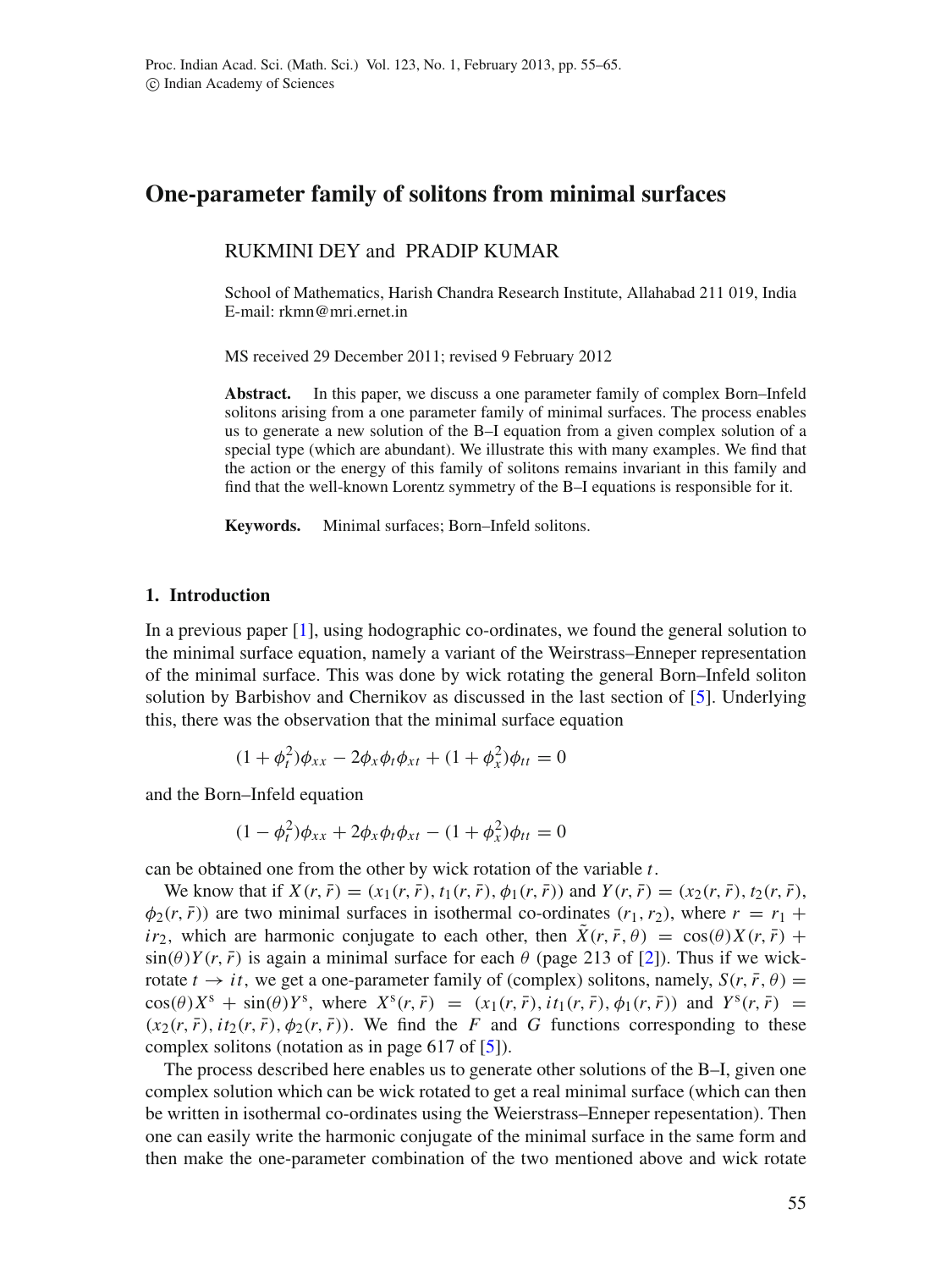back to get the soliton family which starts from a soliton solution which is the initial solution with  $t \to -t$  (note that the B–I equation is invariant under  $t \to -t$ ), and ends at a different soliton solution. We give many examples of this process.

The paper is organized as follows. We first give one example illustrating the case, namely that of the wick rotated helicoid and the wick rotated catenoid (since the catenoid is the harmonic conjugate of the helicoid).

Next we show that the first fundamental form, namely  $E^s$ ,  $G^s$  and  $F^s$  are independent of  $\theta$  and hence the action  $A^s$  is invariant under  $\theta$ . This is due to a symmetry of the B–I equation which we explicitly show.

In the last section we give many examples illustrating the process described in the paper.

## **2. The one-parameter family of solitons**

Let  $X(r, \bar{r}) = (x_1(r, \bar{r}), t_1(r, \bar{r}), \phi_1(r, \bar{r}))$  and  $Y(r, \bar{r}) = (x_2(r, \bar{r}), t_2(r, \bar{r}), \phi_2(r, \bar{r}))$  be minimal surfaces which are harmonic conjugates of each other, given by the parameter *r* and its conjugate. They are isothermal in  $r_1$  and  $r_2$ , where  $r = r_1 + ir_2$ . Then we know that  $cos(\theta)X + sin(\theta)Y$  is a minimal surface for every  $\theta$  [\[2\]](#page-10-2). Then  $X^{s}(r, \bar{r})$  =  $(x_1(r, \bar{r}), it_1(r, \bar{r}), \phi_1(r, \bar{r}))$  and  $Y^s(r, \bar{r}) = (x_2(r, \bar{r}), it_2(r, \bar{r}), \phi_2(r, \bar{r}))$  are Born-Infeld solitons for *imaginary* time  $it_1$  and  $it_2$ .

*X*<sup>s</sup> and *Y*<sup>s</sup> are complex solitons. The superscript 's' stands for soliton.

PROPOSITION 2.1

 $S_{\theta} = \cos(\theta)X^{s} + \sin(\theta)Y^{s}$  *are complex Born–Infeld solitons for every*  $\theta$ .

*Proof.* We will put  $S_\theta$  in the same way as in the last Section of [\[5\]](#page-10-1). According to [\[1\]](#page-10-0),

$$
X = (x_1(r, \bar{r}), t_1(r, \bar{r}), \phi_1(r, \bar{r})) \text{ is a minimal surface implies}
$$
  
\n
$$
x_1 - it_1 = F_1(r) - \int \bar{r}^2 G'_1(\bar{r}) d\bar{r},
$$
  
\n
$$
x_1 + it_1 = G_1(\bar{r}) - \int r^2 F'_1(r) dr,
$$
  
\n
$$
\phi_1 = \int r F'_1(r) + \int \bar{r} G'_1(\bar{r}) d\bar{r},
$$

where  $F_1$  and  $G_1$  are related by  $F_1(r) = \overline{G_1(\overline{r})}$ . Similarly,  $Y = (x_2(r, \overline{r}), t_2(r, \overline{r}),$  $\phi_2(r,\bar{r})$ ) is a minimal surface which implies that

$$
x_2 - it_2 = F_2(r) - \int \bar{r}^2 G'_2(\bar{r}) d\bar{r},
$$
  
\n
$$
x_2 + it_2 = G_2(\bar{r}) - \int r^2 F'_2(r) dr,
$$
  
\n
$$
\phi_2 = \int r F'_2(r) + \int \bar{r} G'_2(\bar{r}) d\bar{r},
$$

where  $F_2$  and  $G_2$  are related by  $F_2(r) = \overline{G_2(\overline{r})}$ . Then

$$
S_{\theta} = (x_{\theta}^s, t_{\theta}^s, \phi_{\theta}^s) = \cos(\theta)X^s + \sin(\theta)Y^s
$$
  
=  $(\cos(\theta)x_1 + \sin(\theta)x_2, i \cos(\theta)t_1 + i \sin(\theta)t_2, \cos(\theta)\phi_1 + \sin(\theta)\phi_2),$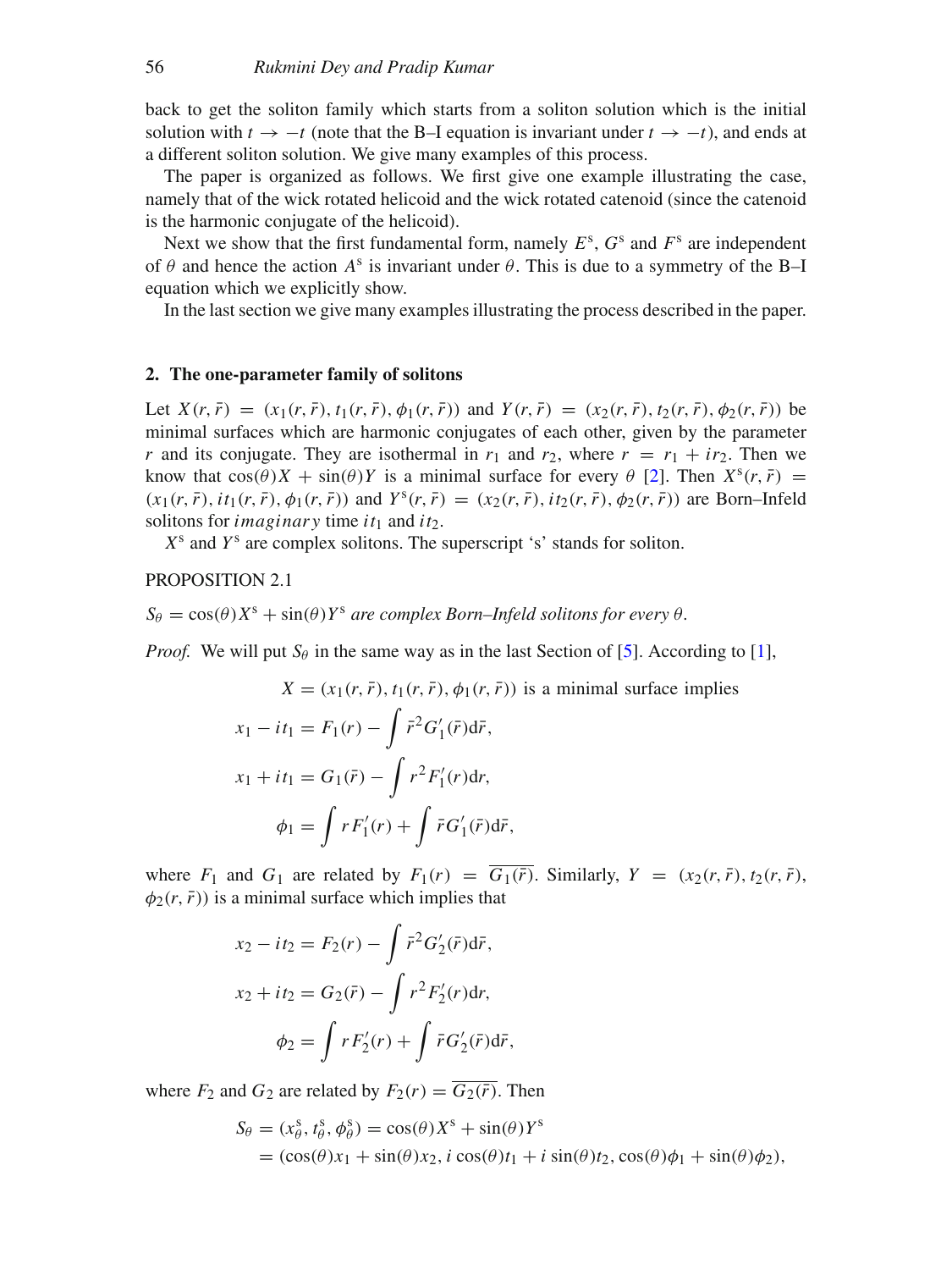where superscript 's' stands for soliton.

$$
x_{\theta}^{s} - t_{\theta}^{s} = \cos(\theta) F_{1}(r) + \sin(\theta) F_{2}(r)
$$

$$
- \int (\bar{r}^{2}(\cos(\theta)G'_{1}(\bar{r}) + \sin(\theta)G'_{2}(\bar{r}))d\bar{r}
$$

$$
= F_{\theta}^{s}(r) - \int \bar{r}^{2}G_{\theta}^{s'}(\bar{r}) d\bar{r}
$$

where  $F^s_\theta(r) = \cos(\theta) F_1(r) + \sin(\theta) F_2(r)$  and  $G^s_\theta(\bar{r}) = \cos(\theta) G_1(\bar{r}) + \sin(\theta) G_2(\bar{r})$ . One can easily check that

$$
x_{\theta}^{s} + t_{\theta}^{s} = G_{\theta}^{s}(\bar{r}) - \int r^{2} F_{\theta}^{s}(r) dr
$$

$$
\phi_{\theta}^{s} = \int r F_{\theta}^{s}(r) + \int \bar{r} G_{\theta}^{s}(\bar{r}).
$$

Renaming variables,  $\bar{r} = s$ , we get this exactly in the form of solutions to the Born– Infeld equation as in p. 617 of [\[5\]](#page-10-1). Thus  $S_\theta$  is a (complex) Born–Infeld soliton.  $\Box$ 

## COROLLARY 2.2

*The partial derivatives of*  $S_{\theta}$  *with respective to*  $\theta$  *are also soliton solutions.* 

*Proof.*

$$
\frac{\partial S_{\theta}}{\partial \theta} = \cos \left(\theta + \frac{\pi}{2}\right) X^{s} + \sin \left(\theta + \frac{\pi}{2}\right) Y^{s}
$$

$$
\frac{\partial^{2} S_{\theta}}{\partial^{2} \theta} = \cos \left(\theta + \pi\right) X^{s} + \sin \left(\theta + \pi\right) Y^{s}
$$

$$
\frac{\partial^{3} S_{\theta}}{\partial^{3} \theta} = \cos \left(\theta - \frac{\pi}{2}\right) X^{s} + \sin \left(\theta - \frac{\pi}{2}\right) Y^{s}
$$

$$
\frac{\partial^{4} S_{\theta}}{\partial^{4} \theta} = S_{\theta}.
$$

These are again of the form  $cos(\theta_0)X^s + sin(\theta_0)Y^s$  and thus are soliton solutions.  $\Box$ 

### **3. An example**

Let us write the catenoid and the helicoid (two conjugate minimal surfaces) in a variant of their Weirstrass–Enneper representation [\[1,](#page-10-0)[3\]](#page-10-3), which is also isothermal.

## PROPOSITION 3.1

(a) *The helicoid can be written in a parametrized form in the following way*:

$$
x_1 = -\frac{1}{2} \text{Im} \left( r + \frac{1}{r} \right),
$$
  
\n
$$
t_1 = \frac{1}{2} \text{Re} \left( r - \frac{1}{r} \right),
$$
  
\n
$$
\phi_1 = \text{Im}(\ln r).
$$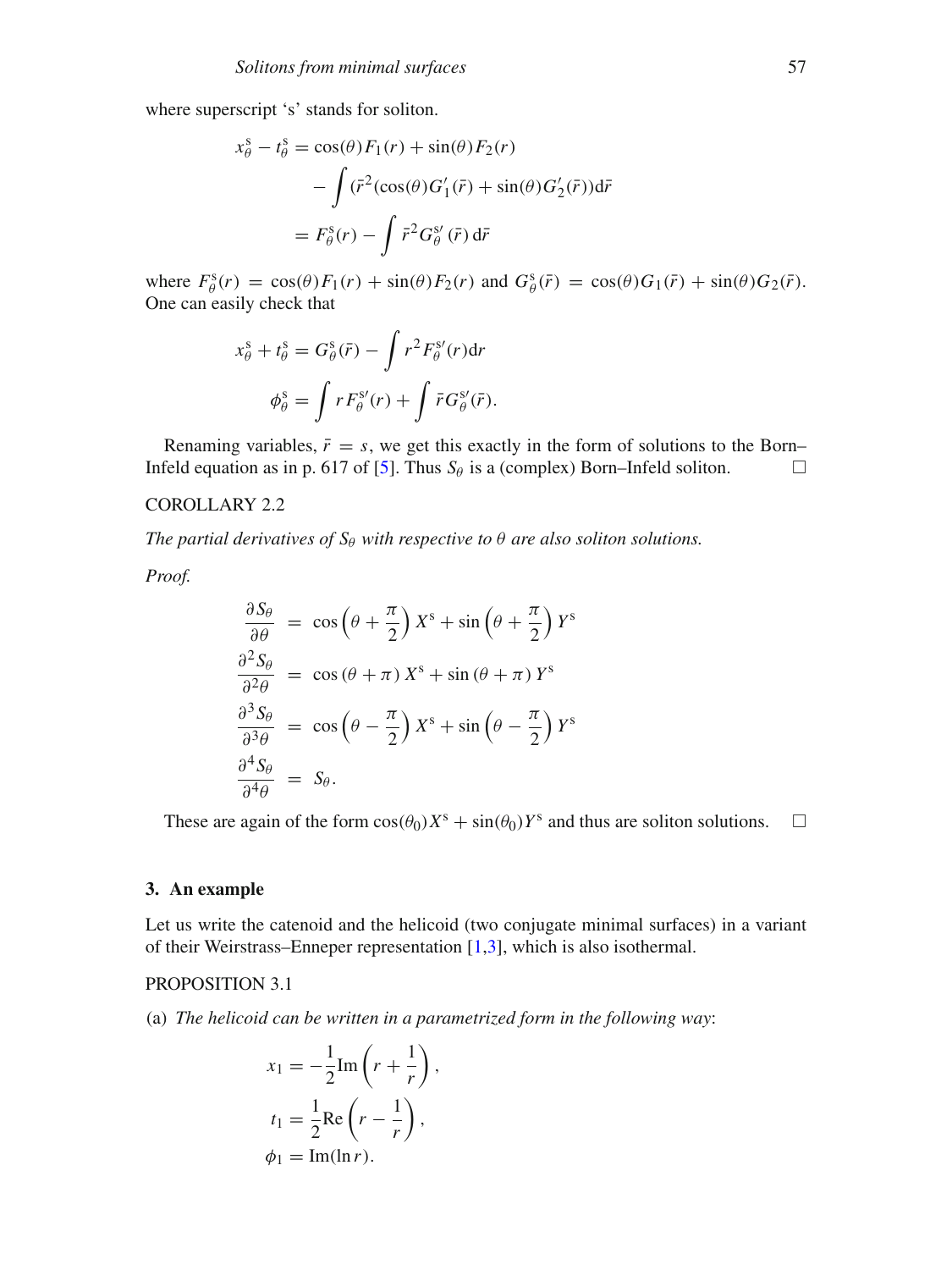(b) *The catenoid can be written in a parametrized form in the following way*:

$$
x_2 = \frac{1}{2} \text{Re}\left(r + \frac{1}{r}\right),
$$
  
\n
$$
t_2 = \frac{1}{2} \text{Im}\left(r - \frac{1}{r}\right),
$$
  
\n
$$
\phi_2 = -\text{Re}(\ln r).
$$

*Proof.*

(a) The non parametric form of helicoid is  $\phi(x, t) = \tan^{-1} \frac{t}{x}$ . As  $\phi_x = \frac{-t}{x^2 + t^2}$  and  $\phi_t = \frac{x}{x^2 + t^2}$ , we have  $u = \phi_{\overline{z}} = \phi_x x_{\overline{z}} + \phi_t t_{\overline{z}}$ . That is  $u = \frac{-t + ix}{2(x^2 + t^2)} = \frac{iz}{2|z|^2}$ , where  $z = x + it$ ,

<span id="page-3-0"></span>
$$
u = \frac{i}{2\bar{z}}.\tag{1}
$$

Similarly we have

<span id="page-3-1"></span>
$$
v = \frac{-i}{2z}.\tag{2}
$$

Let us make the following co-ordinate change  $[1,5]$  $[1,5]$ :

<span id="page-3-4"></span>
$$
r = \frac{\sqrt{1 + 4uv} - 1}{2v}.
$$
 (3)

Then

<span id="page-3-2"></span>
$$
u = \frac{r}{1 - |r|^2} \quad \text{and} \quad v = \frac{\bar{r}}{1 - |r|^2} \tag{4}
$$

Equation  $(1)$ ,  $(2)$  and  $(4)$  gives

<span id="page-3-3"></span>
$$
z = \frac{i}{2} \left( r - \frac{1}{\bar{r}} \right) \tag{5}
$$

which in turn gives

$$
x = -\frac{1}{2}\operatorname{Im}\left(r + \frac{1}{r}\right) \quad \text{and} \quad t = \frac{1}{2}\operatorname{Re}\left(r - \frac{1}{r}\right). \tag{6}
$$

Also from equation [\(5\)](#page-3-3), we have  $F(r) = \frac{i}{2r}$  and hence  $G(\bar{r}) = \frac{-i}{2\bar{r}}$  [\[1\]](#page-10-0). Then we have  $\phi(r) = \int r F'(r) dr + \int \bar{r} G'(\bar{r}) d\bar{r}$  [\[1\]](#page-10-0), and thus  $\phi(r) = \frac{-i}{2} [\ln r - \ln \bar{r}]$ , that is, we have

$$
\phi(r) = \text{Im}(\ln r). \tag{7}
$$

(b) The nonparametric form of catenoid is  $\phi(x, t) = \cosh^{-1} \sqrt{x^2 + t^2}$ . As seen in helicoid case, for the catenoid we have

$$
\phi_x = \frac{x}{\sqrt{x^2 + t^2 - 1}\sqrt{x^2 + t^2}}
$$
 and  $\phi_t = \frac{t}{\sqrt{x^2 + t^2 - 1}\sqrt{x^2 + t^2}}$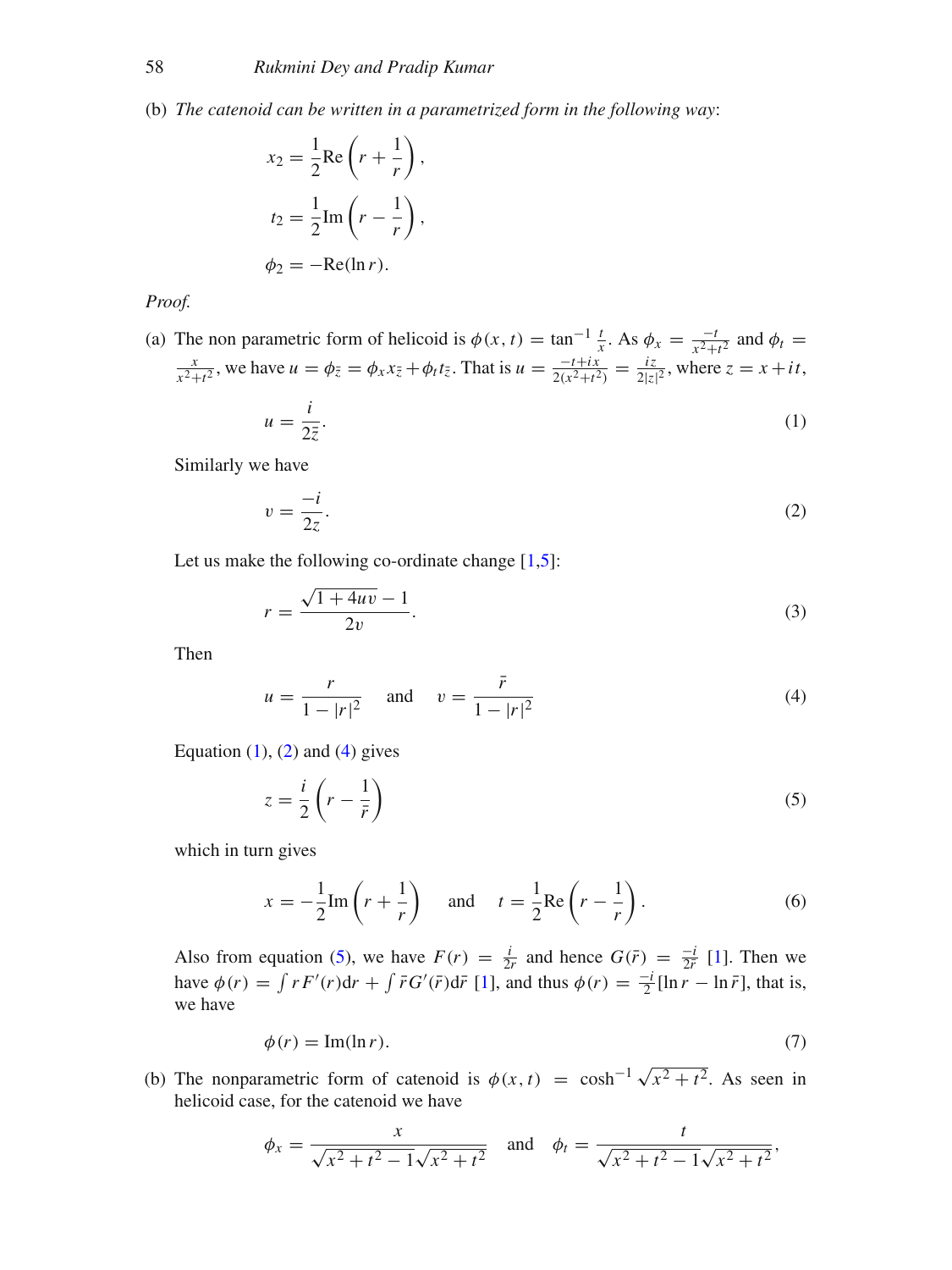and

$$
u=\phi_{\bar{z}}=\phi_x x_{\bar{z}}+\phi_t t_{\bar{z}}=\frac{\phi_x+i\phi_t}{2},
$$

that is  $u = \frac{z}{2\sqrt{x^2+t^2-1}\sqrt{x^2+t^2}}$ .

Again with the same co-ordinate change as in equations [\(3\)](#page-3-4), [\(4\)](#page-3-2) and *u* as above we have  $\frac{z}{\overline{z}} = \frac{r}{\overline{r}}$ , that is

<span id="page-4-0"></span>
$$
z = \frac{r}{\bar{r}} \bar{z}.\tag{8}
$$

Now we have

$$
u = \frac{z}{2\sqrt{x^2 + t^2 - 1}\sqrt{x^2 + t^2}} = \frac{z}{2\sqrt{|z|^2 - 1}\sqrt{|z|^2}}.
$$

That is

$$
\frac{r}{1-|r|^2} = \frac{z}{2\sqrt{|z|^2 - 1}\sqrt{|z|^2}}.
$$

Squaring it we have

$$
\frac{z^2}{4(|z|^2 - 1) \cdot |z|^2} = \frac{r^2}{(1 - |r|^2)^2}.
$$

Using equation  $(8)$ , we have

$$
4|r|^2\left(\frac{r}{\bar{r}}\bar{z}^2-1\right) = \left(1-|r|^2\right)^2,
$$

that is

$$
\bar{z}^2 = \frac{\bar{r}}{r} \left( \frac{\left(1 - |r|^2\right)^2}{4|r|^2} + 1 \right)
$$

$$
\bar{z} = \pm \frac{1}{2} \left( \bar{r} + \frac{1}{r} \right).
$$

We take the positive sign, because this gives us the non-parametric form. Hence in this case we have

$$
x = \frac{1}{2} \text{Re}\left(r + \frac{1}{r}\right), t = \frac{1}{2} \text{Im}\left(r - \frac{1}{r}\right), \phi(r) = -\text{Re}(\ln r).
$$

It is easy to check that the catenoid is conjugate harmonic to the helicoid because

,

$$
x_1 + ix_2 = i\left(r + \frac{1}{r}\right)
$$
  

$$
t_1 + it_2 = r - \frac{1}{r},
$$
  

$$
\phi_1 + i\phi_2 = -i\ln r,
$$

so that the right-hand sides of all the expressions are analytic functions of the complex variable *r*.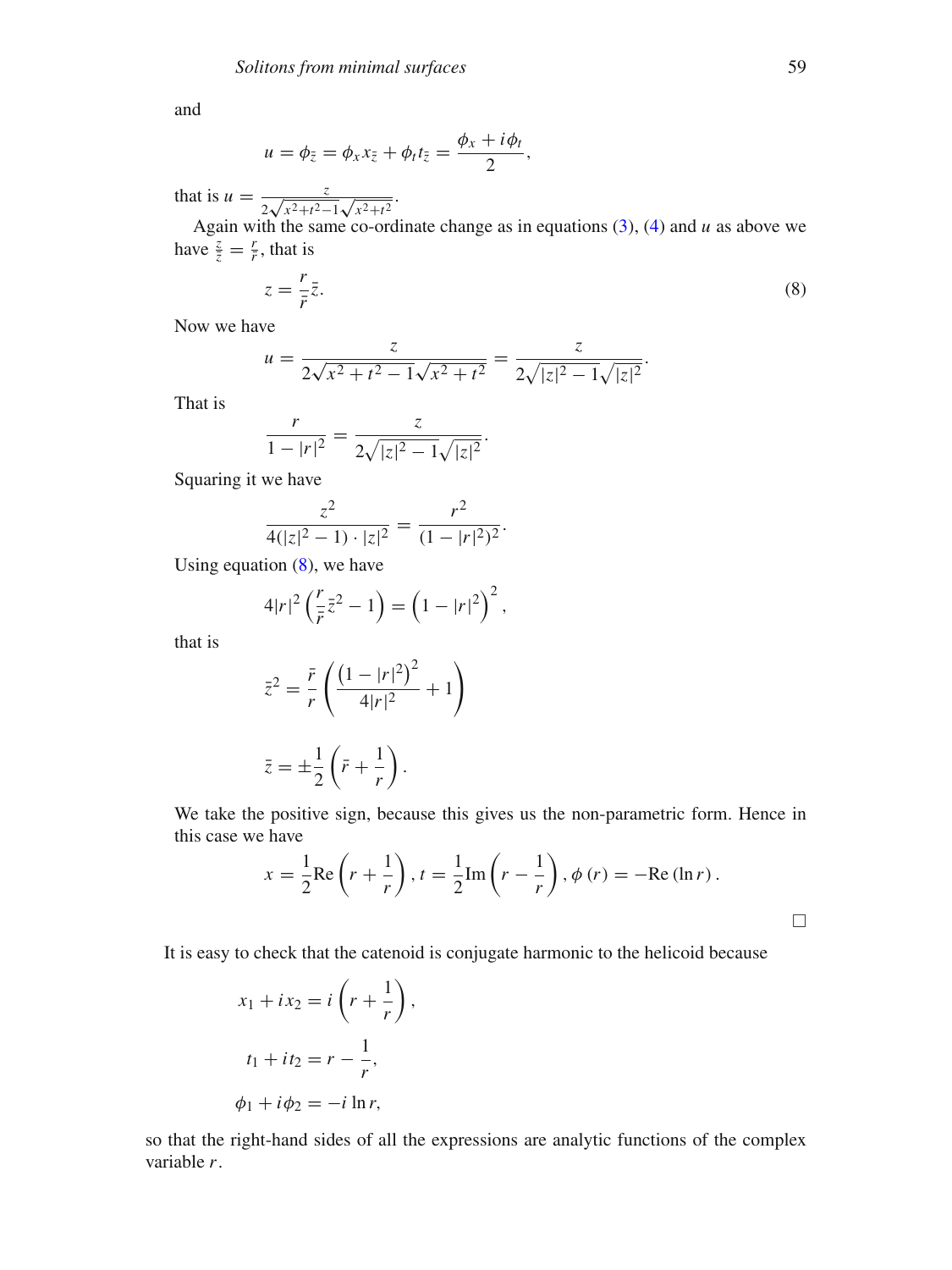## PROPOSITION 3.2

 $F^{\rm s}_{\theta} = \frac{i}{2} \frac{e^{-i\theta}}{r}$  and  $G^{\rm s}_{\theta} = \frac{-i}{2} \frac{e^{i\theta}}{\bar{r}}$  are the *F* and *G* functions for our family of soliton solutions. *Proof.*  $x_{\theta}^s = \cos(\theta)x_1 + \sin(\theta)x_2$ ,  $t_{\theta}^s = i\cos(\theta)t_1 + i\sin(\theta)t_2$ ,  $\phi_{\theta}^s = \cos(\theta)\phi_1 + \sin(\theta)\phi_2$ .  $x_{\theta}^{s} - t_{\theta}^{s} = \cos(\theta)(x_{1} - it_{1}) + \sin(\theta)(x_{2} - it_{2}),$  $x_{\theta}^s + t_{\theta}^s = \cos(\theta)(x_1 + it_1) + \sin(\theta)(x_2 + it_2),$  $x_1 - it_1 = -\frac{i}{2}$  $\left(\bar{r} - \frac{1}{r}\right)$  $\Big)$ ,  $x_2 - it_2 = \frac{1}{2}$  $\left(\bar{r}+\frac{1}{\tau}\right)$ *r*  $\Big)$ ,  $x_{\theta}^{\rm s} - t_{\theta}^{\rm s} = -\frac{i}{2}\bar{r}e^{i\theta} + \frac{i}{2}$ 2  $e^{-i\theta}$  $\frac{r}{r}$ ,  $x_{\theta}^{\rm s} + t_{\theta}^{\rm s} = \frac{i}{2} r e^{-i\theta} - \frac{i}{2}$ e*i*θ  $rac{\overline{r}}{r}$ .

Thus  $F^s_\theta(r) = \frac{i}{2} \frac{e^{-i\theta}}{r}$  and  $G^s(\bar{r}) = -\frac{i}{2} \frac{e^{i\theta}}{\bar{r}}$ . We can check that  $F^s_\theta(r) = \overline{G^s_\theta(\bar{r})}$ . Recall

$$
\phi_{\theta}^{s} = \int r F_{\theta}^{s}(r) dr + \int \bar{r} G_{\theta}^{s}(\bar{r}) d\bar{r}.
$$

Thus

$$
\phi_{\theta}^s = -\frac{i}{2} (\ln r) e^{-i\theta} + \frac{i}{2} (\ln \bar{r}) e^{i\theta}.
$$

If  $\theta = 0$  this corresponds to the wick rotated helicoid, namely  $\phi_0^s = \text{Im}(\ln r)$  and if  $\theta = \frac{\pi}{2}$ , this corresponds to the wick rotated catenoid, namely,  $\phi_{\frac{\pi}{2}}^s = -\text{Re}(\ln r)$ .

## **4.** *θ***-invariants**

Let  $X^s_\theta = (x^s_\theta, t^s_\theta, \phi^s_\theta)$  be a soliton solution as before. We show that the coefficients of the first fundamental form, and hence the Born–Infeld action is independent of  $\theta$ .

#### PROPOSITION 4.1

Let  $r = r_1 + ir_2$ . Then  $E^s = x_{\theta, r_1}^{s2} - t_{\theta, r_1}^{s2} + \phi_{\theta, r_1}^{s2}$  *remains invariant with respect to*  $\theta$ . *Similarly*,  $G^s = x_{\theta, r_2}^{s_2} - t_{\theta, r_2}^{s_2} + \phi_{\theta, r_2}^{s_2}$  *remains invariant with respect to*  $\theta$ *. Also,*  $F^s =$  $x^s_{\theta,r_1} x^s_{\theta,r_2} - t^s_{\theta,r_1} t^s_{\theta,r_2} + \phi^s_{\theta,r_1} \phi^s_{\theta,r_2} = 0$  *for all*  $\theta$ . *Thus*  $A^s = \int \sqrt{E^s G^s - F^{s2}} dr_1 dr_2 =$  $\int \sqrt{1 + \phi_{x^{\text{s}}}^{\text{s2}} - \phi_{t^{\text{s}}}^{\text{s2}} \text{ d}x^{\text{s}} \text{ d}t^{\text{s}}}$  *is*  $\theta$  *invariant.* 

*Proof.* We have

$$
X_{\theta}^{\mathrm{s}} = X_1^{\mathrm{s}} \cos \theta + X_2^{\mathrm{s}} \sin \theta,
$$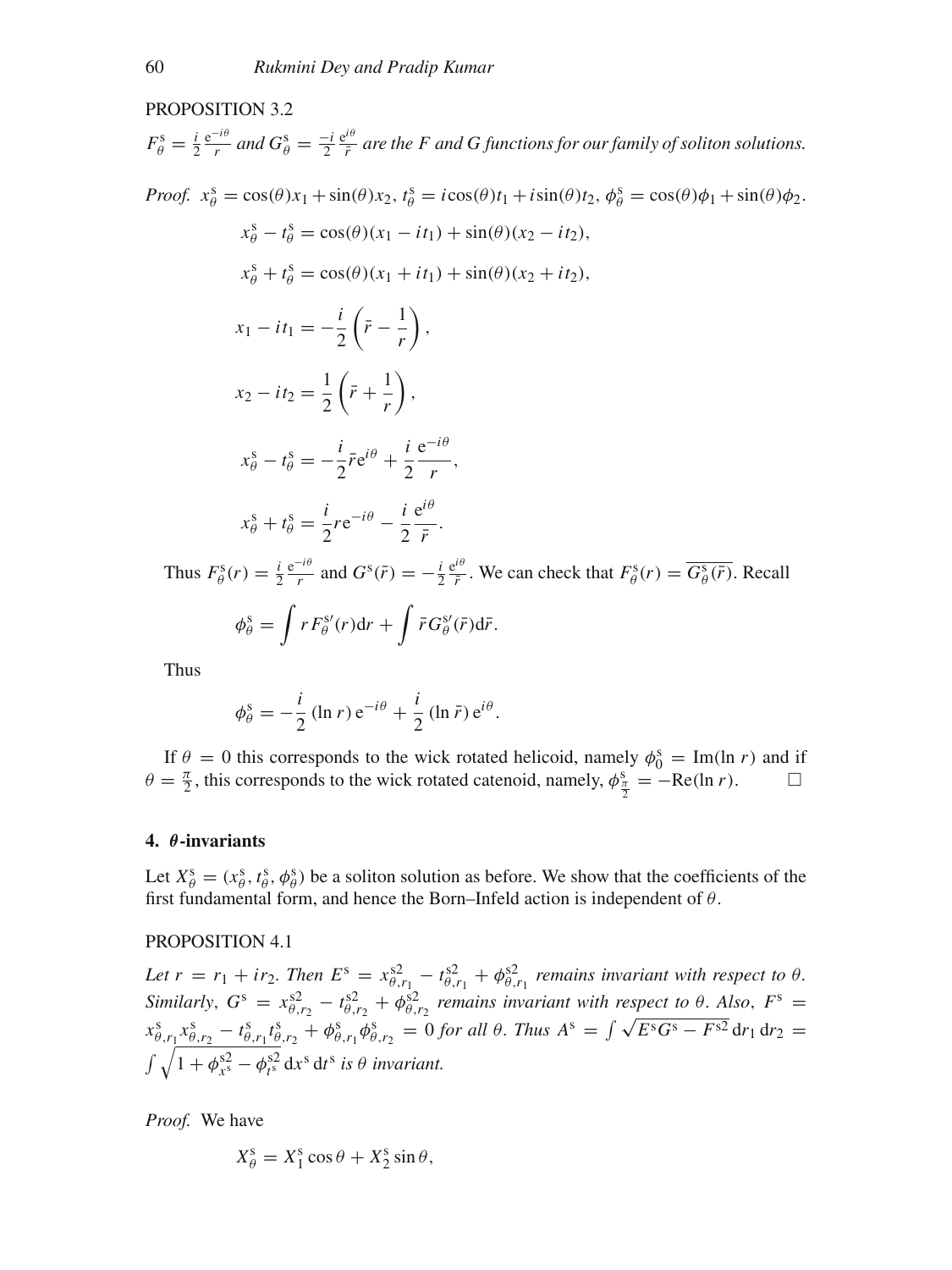where the corresponding  $X_1$  and  $X_2$  are harmonic conjugate minimal surfaces in  $r_1$  and *r*<sup>2</sup> variables, and

$$
\frac{\partial X_1}{\partial r_1} = \frac{\partial X_2}{\partial r_2} \quad \text{and} \quad \frac{\partial X_1}{\partial r_2} = -\frac{\partial X_2}{\partial r_1}.
$$

If  $X_i(r_1, r_2) = (x_i, t_i, \phi_i)$ , we have

$$
X_{\theta}^{s} = (x_1(r, s)\cos\theta + x_2(r, s)\sin\theta, i(t_1(r, s)\cos\theta
$$

$$
+ t_2(r, s)\sin\theta), \phi_1(r, s)\cos\theta + \phi_2(r, s)\sin\theta).
$$

As  $X_1$  and  $X_2$  are conjugates we have

$$
\frac{\partial X_1}{\partial r_1} = \frac{\partial X_2}{\partial r_2} \quad \text{and} \quad \frac{\partial X_1}{\partial r_2} = -\frac{\partial X_2}{\partial r_1}.
$$

Then

$$
x_{\theta,r_1}^{s2} - t_{\theta,r_1}^{s2} + \phi_{\theta,r_1}^{s2} = x_{\theta,r_1}^2 + t_{\theta,r_1}^2 + \phi_{\theta,r_1}^2
$$
  
=  $(X_{1r_1} \cos \theta + X_{2r_1} \sin \theta) \cdot (X_{1r_1} \cos \theta + X_{2r_1} \sin \theta)$   
=  $(X_{1r_1} \cos \theta - X_{1r_2} \sin \theta) \cdot (X_{1r_1} \cos \theta - X_{1r_2} \sin \theta)$   
=  $X_{1r_1} \cdot X_{1r_1} \cos^2 \theta + \sin^2 \theta X_{1r_2} \cdot X_{1r_2}$   
+  $\cos \theta \sin \theta X_{1r_1} \cdot X_{1r_2} - \cos \theta \sin \theta X_{1r_1} \cdot X_{1r_2}.$ 

Now we have  $X_{1r_1} \cdot X_{1r_1} = X_{1r_2} \cdot X_{1r_2}$ , (since  $r_1$  and  $r_2$  are isothermal co-ordinates for *X*1),

$$
E^{s} = x_{\theta, r_1}^{s_2} - t_{\theta, r_1}^{s_2} + \phi_{\theta, r_1}^{s_2}
$$
  
=  $X_{1r_1} \cdot X_{1r_1}$ .

Hence  $E^s$  is independent of  $\theta$ ,

$$
x_{\theta,r_1}^s x_{\theta,r_2}^s - t_{\theta,r_1}^s t_{\theta,r_2}^s + \phi_{\theta,r_1}^s \phi_{\theta,r_2}^s
$$
  
=  $x_{\theta,r_1} x_{\theta,r_2} + t_{\theta,r_1} t_{\theta,r_2} + \phi_{\theta,r_1} \phi_{\theta,r_2}$   
=  $(X_{1r_1} \cos \theta + X_{2r_1} \sin \theta) \cdot (X_{1r_2} \cos \theta + X_{2r_2} \sin \theta)$   
=  $(X_{1r_1} \cos \theta - X_{1r_2} \sin \theta) \cdot (X_{1r_2} \cos \theta + X_{1r_2} \sin \theta)$   
=  $X_{1r_1} \cdot X_{1r_2} \cos^2 \theta - \sin^2 \theta X_{1r_2} \cdot X_{1r_1}$   
+  $\cos \theta \sin \theta X_{1r_1} \cdot X_{1r_1} - \cos \theta \sin \theta X_{1r_2} \cdot X_{1r_2}$ .

Again  $X_{1r_1} \cdot X_{1r_1} = X_{1r_2} \cdot X_{1r_2}$  and  $X_{1r_1} \cdot X_{1r_2} = 0$ , and we have  $F^s = 0$ .

Similarly we can prove for  $G^s$ . Hence we see that  $E^s$ ,  $F^s$ ,  $G^s$  are all independent of  $\theta$ and hence  $A^s$  is also independent of  $\theta$ .

#### *Lorentz invariance of the Born–Infeld equation*

There is a well-known symmetry, namely, the Lorentz invariance of the Born–Infeld equation which is responsible for these invariant quantities. We re-derive it here.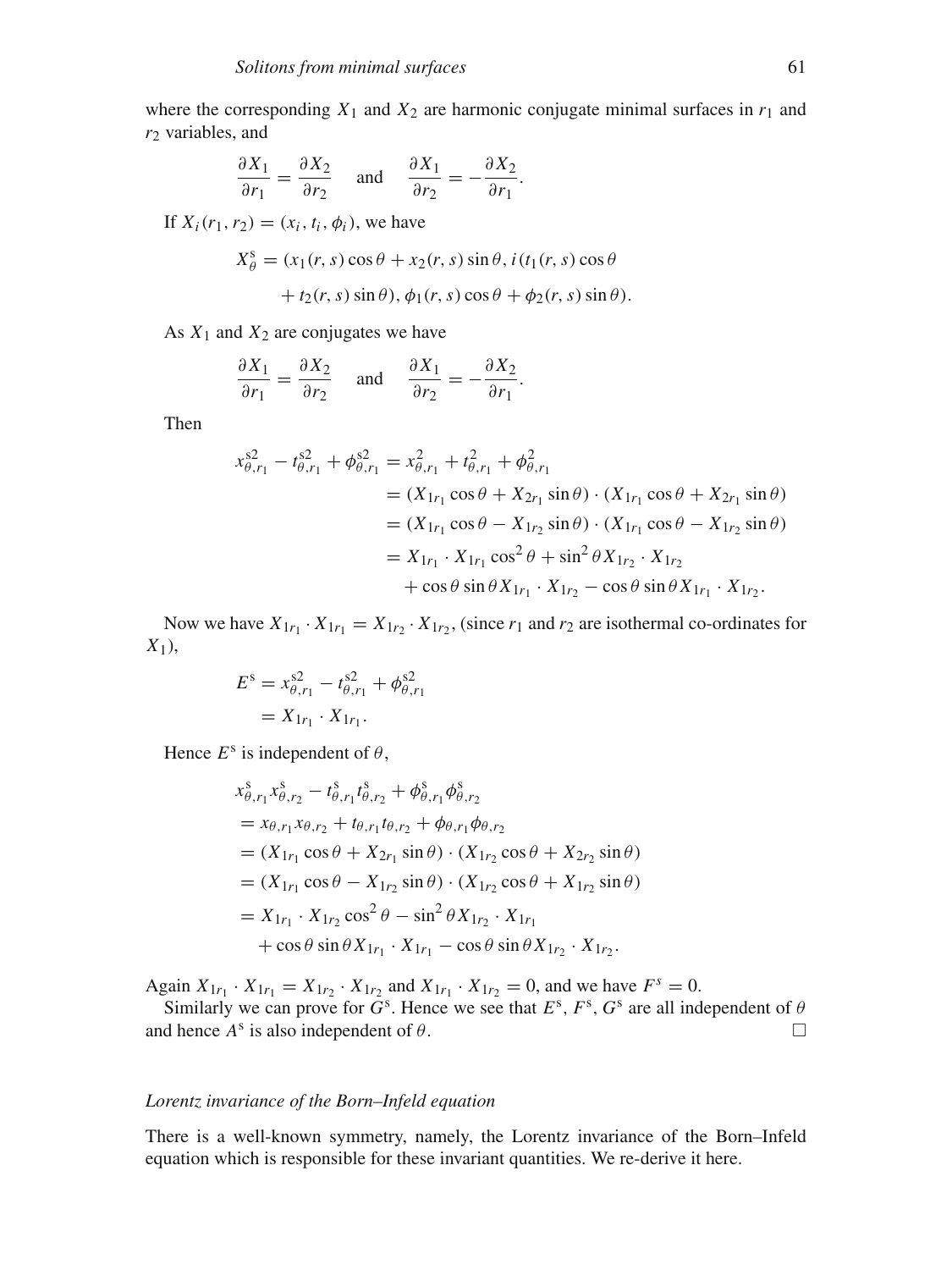### PROPOSITION 4.2

*There is a symmetry in the Born–Infeld equation, namely if*  $\left| \begin{array}{c} x' \\ y' \end{array} \right|$ *t*  $= \begin{bmatrix} \cosh(\theta) & \sinh(\theta) \\ \sinh(\theta) & \cosh(\theta) \end{bmatrix} x$  $\vert$ , *then*  $\phi$ ( $x'$ ,  $t'$ ) *satisfies the same B–I equation with* x and t replaced by  $x'$  and t *.*

*Proof.* Let  $\begin{pmatrix} a & b \\ c & d \end{pmatrix}$ ,  $ad - bc \neq 0$ , denote the symmetry to the Born–Infield equation. Then we have  $\phi_{x'} = a\phi_x + c\phi_t$ ,  $\phi_{x'x'} = a^2\phi_{xx} + c^2\phi_{tt} + 2ac\phi_{xt}$ ,  $\phi_{t'} = b\phi_x + d\phi_t$ ,  $\phi_{t't'} = b^2 \phi_{xx} + d^2 \phi_{tt} + 2bd \phi_{xt}$  and  $\phi_{x't'} = ab \phi_{xx} + cd \phi_{tt} + (bc + ad) \phi_{xt}$ . Hence B-I equation for  $\phi(x', t')$  changes to

$$
(1 - \phi_{t'}^2)\phi_{x'x'} + 2\phi_{x'}\phi_{t'}\phi_{x't'} - (1 + \phi_{x'}^2)\phi_{t't'}
$$
  
= 
$$
[1 - (b\phi_x + d\phi_t)^2](a^2\phi_{xx} + c^2\phi_{tt} + 2ac\phi_{xt})
$$
  
+ 
$$
2(a\phi_x + c\phi_t)(b\phi_x + d\phi_t)[ab\phi_{xx}cd\phi_{tt} + (ad + bc)\phi_{xt}]
$$
  
- 
$$
[1 + (a\phi_x + c\phi_t)^2](b^2\phi_{xx} + d^2\phi_{tt} + 2bd\phi_{xt}).
$$
 (9)

In the above expression [\(9\)](#page-7-0), the coefficient of  $\phi_{xx}$  is

<span id="page-7-0"></span>
$$
a^{2} - (b\phi_{x} + d\phi_{t})^{2} a^{2} + 2ab (a\phi_{x} + c\phi_{t}) (b\phi_{x} + d\phi_{t})
$$
  
\n
$$
-b^{2} - (a\phi_{x} + c\phi_{t})^{2} b^{2}
$$
  
\n
$$
= (a^{2} - b^{2}) + \phi_{x}^{2} (a^{2}b^{2} + 2a^{2}b^{2} - a^{2}b^{2})
$$
  
\n
$$
+ \phi_{t}^{2} (-a^{2}d^{2} + 2abcd - b^{2}c^{2})
$$
  
\n
$$
+ \phi_{x}\phi_{t} (-bda^{2} + 2abad + 2abcb - 2abb^{2})
$$
  
\n
$$
= (a^{2} - b^{2}) - \phi_{t}^{2} (a^{2}d^{2} + b^{2}c^{2} - 2abcd).
$$

Hence for invariance of B–I equation we must have  $a^2 - b^2 = 1$  and  $a = d$ ,  $b = c$ . With these, condition coefficient for  $\phi_{xx}$  in equation [\(9\)](#page-7-0) will be

$$
(a2 - b2) - \phit2 (a2d2 + b2c2 - 2abcd) = (a2 - b2)[1 - \phit2 (a2 - b2)]
$$
  
= 1 - \phi<sub>t</sub><sup>2</sup>.

When  $a^2 - b^2 = 1$  *a* = *d* and *b* = *c*, we have coefficient of  $\phi_{xt}$  in equation [\(9\)](#page-7-0) as  $2\phi_x\phi_t$ . In the same way, the coefficient of  $\phi_{tt}$  in equation [\(9\)](#page-7-0) is equal to  $(1 + \phi_x)^2$ . Hence [\(9\)](#page-7-0) changes to the B-I equation in  $\phi(x, t)$ , that is, we have  $\phi(x', t')$  is a soliton if and only if  $\phi(x, t)$  is a solition. Also we have  $a^2 - b^2 = 1$  if and only if  $a = \cosh \theta$  and  $b = \sinh \theta$ .

That is under the co-ordinate change  $\begin{bmatrix} \cosh(\theta) & \sinh(\theta) \\ \sinh(\theta) & \cosh(\theta) \end{bmatrix}$ , solution to the Born–Infield equation remain invariant.  $\Box$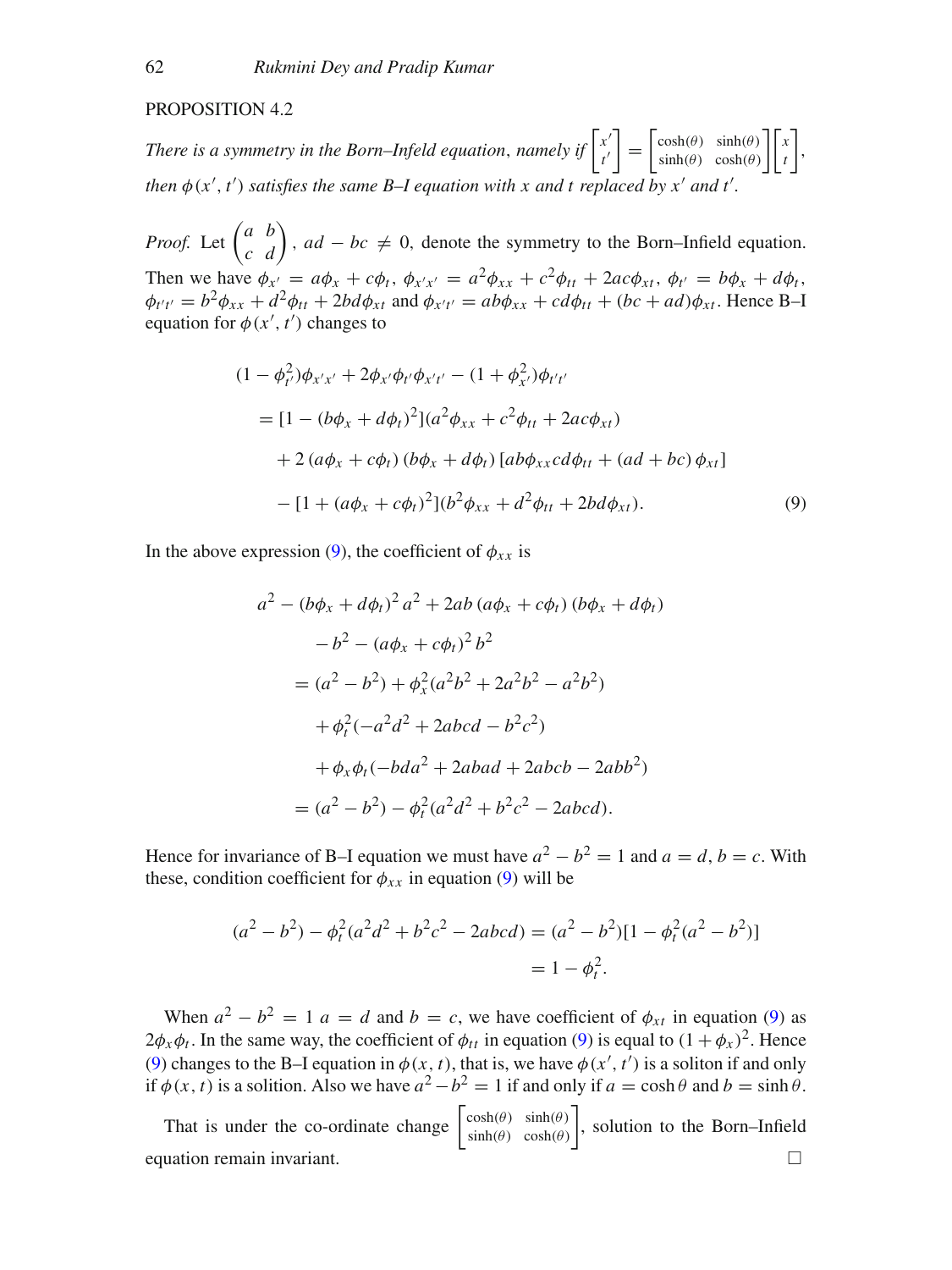It is easy to check that this symmetry keeps *A*<sup>s</sup> invariant. This is expected since the B–I equation is obtained by minimizing this action.

#### **5. Many more examples**

Recall the Weierstrass–Enneper representation of minimal surfaces, namely, in the neighborhood of a nonumbilic interior point, any minimal surface can be represented in terms of w as follows  $[3]$ :

$$
x(\zeta) = x_0 + \text{Re} \int_{\zeta_0}^{\zeta} (1 - w^2) R(w) \, dw,
$$
  

$$
t(\zeta) = t_0 + \text{Re} \int_{\zeta_0}^{\zeta} i(1 + w^2) R(w) \, dw,
$$
  

$$
\phi(\zeta) = \phi_0 + \text{Re} \int_{\zeta_0}^{\zeta} 2w R(w) \, dw.
$$

This is an isothermal representation (with respect to  $\zeta_1$  and  $\zeta_2$ , where  $\zeta = \zeta_1 + i\zeta_2$ .) Various examples of minimal surfaces are as follows (p. 148 of [\[3\]](#page-10-3)):

 $R(w) = 1$  leads to the Enneper minimal surface.  $R(w) = \frac{\kappa}{2w^2}$ ,  $\kappa$  real, leads to the catenoid,  $\frac{z}{\kappa} = \cosh^{-1}\left(\frac{z}{\kappa}\right)$  $\sqrt{x^2+t^2}$  $\frac{x^2+1^2}{|\kappa|}$ ).  $R(w) = \frac{i\kappa}{2w^2}$ ,  $\kappa$  real, leads to the right helicoid  $\frac{z}{\kappa} = \tan^{-1}(\frac{x}{t})$ .  $R(w) = \frac{\kappa e^{i\alpha}}{2w_2^2}$  leads to the general helicoid.  $R(w) = \frac{2}{(1-w^4)}$  leads to the Scherk's minimal surface.  $R(w) = \frac{-2a\sin(2\alpha)}{(1+2w^2\cos(2\alpha)+w^4)}$ ,  $0 < \alpha < \pi/2$ ,  $a > 0$  leads to the general Scherk's minimal surface.  $R(w) = 1 - w^{-4}$  (and substituting  $-t$  for *t*) leads to the Henneberg surface.  $R(w) = \frac{i a (w^2 - 1)}{w^3} - \frac{i b}{2w^2}$ , *a* and *b* real, and setting  $w = e^{-i \gamma/2}$ , leads to the general Enneper surface and, in particular, for  $a = 1$  and  $b = 0$ , to the Catalan's surface.  $R(w) = (1 - 14w^4 + w^8)^{-1/2}$  leads to the Schwarz–Riemann minimal surface.

Description and pictures of these minimal surfaces can be found in [\[3\]](#page-10-3). These are in isothermal representation.

To find their *harmonic conjugate* minimal surfaces, we need to replace  $R(w)$  by  $-i R(w)$ .

Because if

$$
x_1(\zeta) = x_{01} + \text{Re} \int_{\zeta_0}^{\zeta} (1 - w^2) R(w) \, dw,
$$
  

$$
t_1(\zeta) = t_{01} + \text{Re} \int_{\zeta_0}^{\zeta} i(1 + w^2) R(w) \, dw,
$$
  

$$
\phi_1(\zeta) = \phi_{01} + \text{Re} \int_{\zeta_0}^{\zeta} 2w R(w) \, dw
$$

and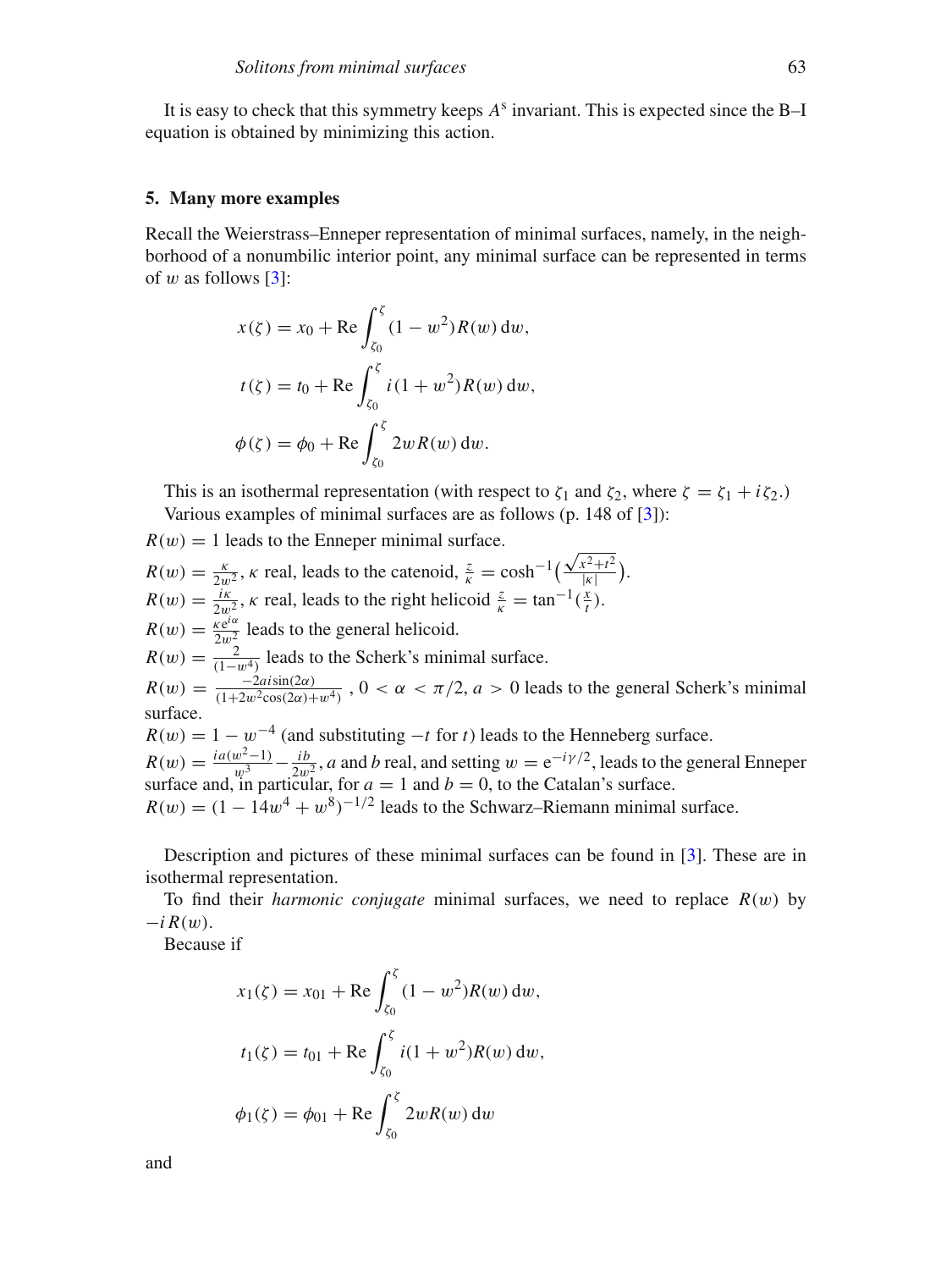$$
x_2(\zeta) = x_{02} + \text{Re}\left(-i\int_{\zeta_0}^{\zeta} (1 - w^2)R(w) dw\right)
$$
  

$$
= x_{02} + \text{Im}\int_{\zeta_0}^{\zeta} (1 - w^2)R(w) dw,
$$
  

$$
t_2(\zeta) = t_{02} + \text{Re}\left(-i\int_{\zeta_0}^{\zeta} i(1 + w^2)R(w) dw\right)
$$
  

$$
= t_{02} + \text{Im}\int_{\zeta_0}^{\zeta} i(1 + w^2)R(w) dw,
$$
  

$$
\phi_2(\zeta) = \phi_{02} + \text{Re}\left(-i\int_{\zeta_0}^{\zeta} 2wR(w) dw\right)
$$
  

$$
= \phi_{02} + \text{Im}\int_{\zeta_0}^{\zeta} 2wR(w) dw,
$$

then,

$$
x_1 + ix_2 = x_{01} + ix_{02} + \int_{\zeta_0}^{\zeta} (1 - w^2) R(w) dw,
$$
  
\n
$$
t_1 + it_2 = t_{01} + it_{02} + \int_{\zeta_0}^{\zeta} i (1 + w^2) R(w) dw,
$$
  
\n
$$
\phi_1 + i \phi_2 = \phi_{01} + i \phi_{02} + \int_{\zeta_0}^{\zeta} 2w R(w) dw.
$$

Since the right-hand side are holomorphic functions of  $\zeta = \zeta_1 + i\zeta_2$ ,  $(x_2, t_2, \phi_2)$  is a harmonic conjugate of  $(x_2, t_2, \phi_2)$  and the representations above are isothermal (with respect to  $\zeta_1$  and  $\zeta_2$ ).

Thus we can combine  $\cos \theta(x_1, t_1, \phi_1) + \sin \theta(x_2, t_2, \phi_2)$  and get another minimal surface.

By 'wick rotating', namely,  $t \rightarrow it$ , we get a one-parameter family of solitons,  $\cos \theta(x_1, it_1, \phi_1) + \sin \theta(x_2, it_2, \phi_2)$ 

Each choice of  $R(w)$  gives us an example. Thus we get many examples.

*Remark.* We re-emphasize that the process described here enables us to generate other solutions of the B–I, given one complex solution which can be wick rotated to get a real minimal surface (which can then be written in isothermal co-ordinates using the Weierstrass–Enneper repesentation). Then one can easily write the harmonic conjugate of the minimal surface in the same form and then make the one-parameter combination of the two mentioned above and wick rotate-back to get the soliton family which starts from a soliton solution which is the initial solution with  $t \rightarrow -t$ , (note that the B–I equation is invariant under  $t \to -t$ ), and ends at a different soliton solution. We have given many examples of this process.